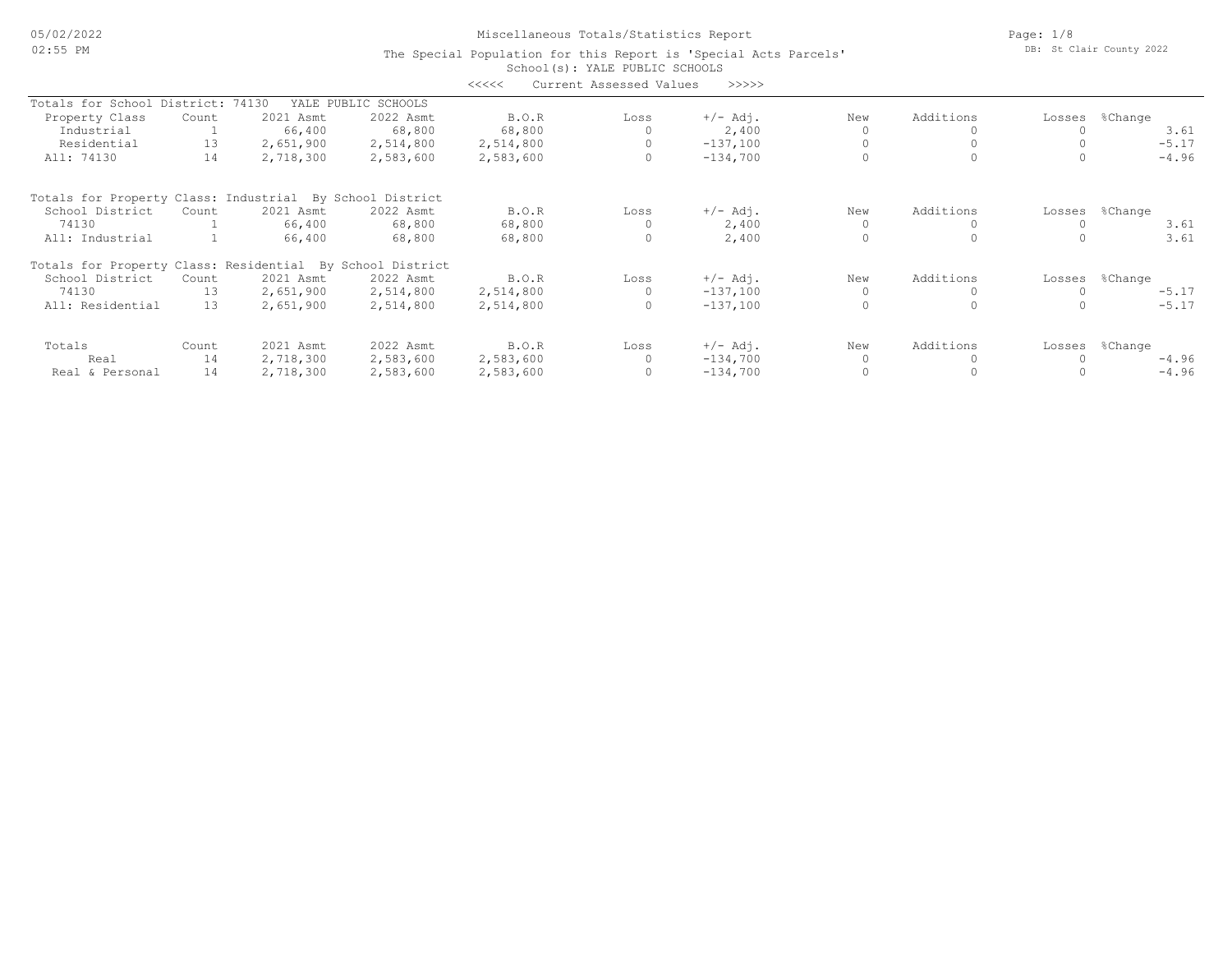05/02/2022 02:55 PM

# Miscellaneous Totals/Statistics Report

Page: 2/8 DB: St Clair County 2022

| くくくくく | S.E.V., Taxable and Capped Values |  |  |  | >>>>> |
|-------|-----------------------------------|--|--|--|-------|
|-------|-----------------------------------|--|--|--|-------|

| Totals for School District: 74130                         |       |           | YALE PUBLIC SCHOOLS |           |           |           |             |           |             |             |
|-----------------------------------------------------------|-------|-----------|---------------------|-----------|-----------|-----------|-------------|-----------|-------------|-------------|
| Property Class                                            | Count | 2021 SEV  | Fin SEV             | 2022 SEV  | 2021 Tax  | Fin Tax   | 2022 Tax    | BOR Tax   | 2022 Cap    | 2022 MCAP   |
| Industrial                                                |       | 66,400    | 66,400              | 68,800    | 65,210    | 65,210    | 67,361      | 67,361    | 67,361      | 67,361      |
| Residential                                               | 13    | 2,651,900 | 2,651,900           | 2,514,800 | 1,022,113 | 1,022,113 | 1,055,835   | 1,055,835 | 1,055,835   | 1,055,835   |
| All: 74130                                                | 14    | 2,718,300 | 2,718,300           | 2,583,600 | 1,087,323 | 1,087,323 | 1, 123, 196 | 1,123,196 | 1,123,196   | 1,123,196   |
| Totals for Property Class: Industrial                     |       |           | By School District  |           |           |           |             |           |             |             |
| School District                                           | Count | 2021 SEV  | Fin SEV             | 2022 SEV  | 2021 Tax  | Fin Tax   | 2022 Tax    | BOR Tax   | 2022 Cap    | 2022 MCAP   |
| 74130                                                     |       | 66,400    | 66,400              | 68,800    | 65,210    | 65,210    | 67,361      | 67,361    | 67,361      | 67,361      |
| All: Industrial                                           |       | 66,400    | 66,400              | 68,800    | 65,210    | 65,210    | 67,361      | 67,361    | 67,361      | 67,361      |
| Totals for Property Class: Residential By School District |       |           |                     |           |           |           |             |           |             |             |
| School District                                           | Count | 2021 SEV  | Fin SEV             | 2022 SEV  | 2021 Tax  | Fin Tax   | 2022 Tax    | BOR Tax   | 2022 Cap    | 2022 MCAP   |
| 74130                                                     | 13    | 2,651,900 | 2,651,900           | 2,514,800 | 1,022,113 | 1,022,113 | 1,055,835   | 1,055,835 | 1,055,835   | 1,055,835   |
| All: Residential                                          | 13    | 2,651,900 | 2,651,900           | 2,514,800 | 1,022,113 | 1,022,113 | 1,055,835   | 1,055,835 | 1,055,835   | 1,055,835   |
| Totals                                                    | Count | 2021 SEV  | Fin SEV             | 2022 SEV  | 2021 Tax  | Fin Tax   | 2022 Tax    | BOR Tax   | 2022 Cap    | 2022 MCAP   |
| Real                                                      | 14    | 2,718,300 | 2,718,300           | 2,583,600 | 1,087,323 | 1,087,323 | 1, 123, 196 | 1,123,196 | 1, 123, 196 | 1, 123, 196 |
| Real & Personal                                           | 14    | 2,718,300 | 2,718,300           | 2,583,600 | 1,087,323 | 1,087,323 | 1,123,196   | 1,123,196 | 1,123,196   | 1,123,196   |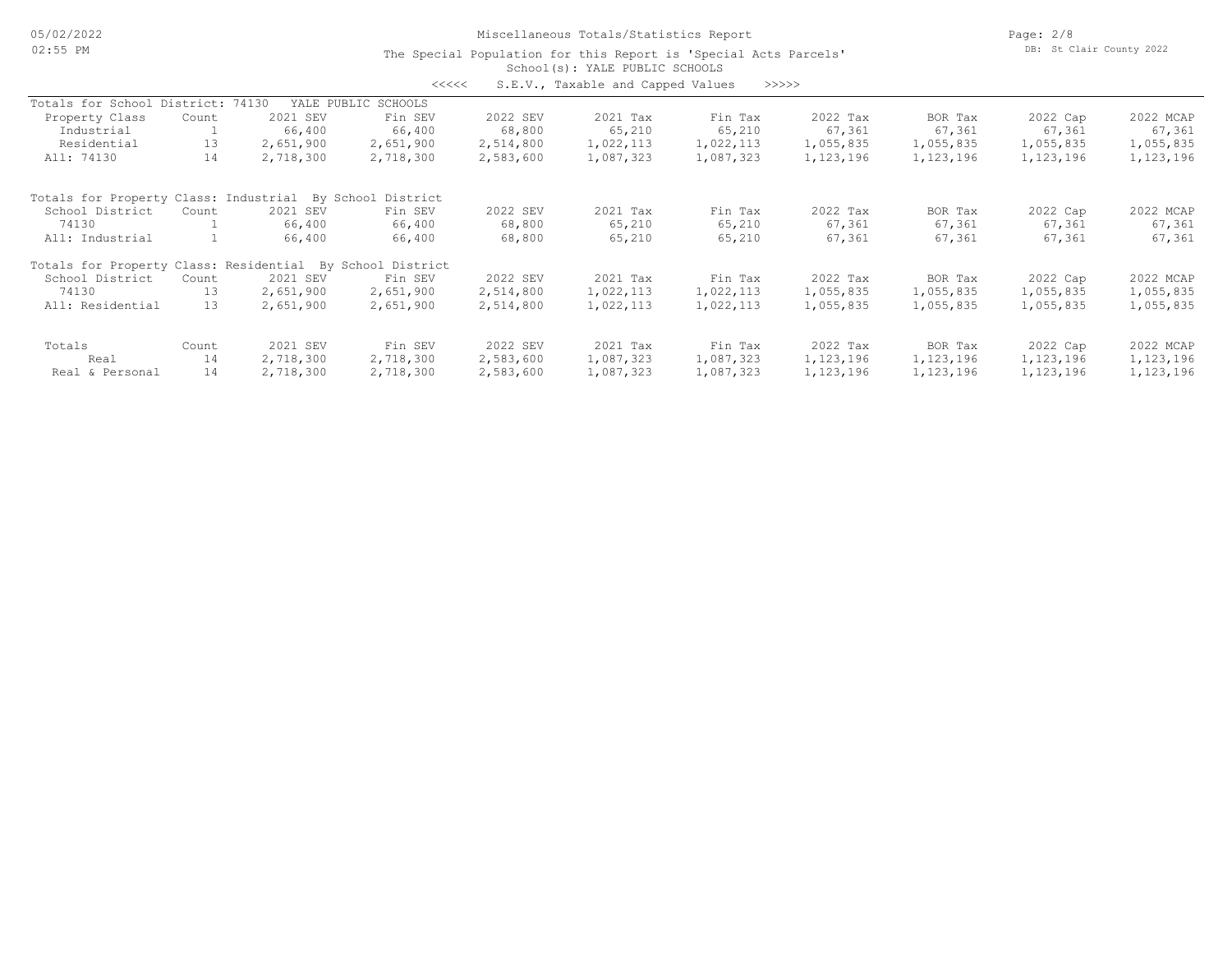## Miscellaneous Totals/Statistics Report

Page: 3/8 DB: St Clair County 2022

| Totals for School District:<br>74130<br>YALE PUBLIC SCHOOLS<br>2021 ORIG<br>2022 ORIG<br>2022 ORIG<br>Property Class<br>2021 ORIG<br>Final PRE<br>Final<br>W/O Winter<br>W/O Winter<br>Count<br>PRE<br>Non-PRE<br>Non-PRE<br>PRE<br>PRE<br>Non-PRE<br>Non-PRE<br>0<br>66,400<br>66,400<br>Industrial<br>$\Omega$<br>66,400<br>$\Omega$<br>68,800<br>0<br>13<br>Residential<br>2,651,900<br>2,651,900<br>2,651,900<br>2,514,800<br>$\Omega$<br>$\Omega$<br>$\bigcirc$<br>$\Omega$<br>13<br>All: 74130<br>2,651,900<br>2,651,900<br>2,514,800<br>66,400<br>2,651,900<br>66,400<br>66,400<br>68,800<br>Totals for Property Class: Industrial By School District<br>2021 ORIG<br>W/O Winter<br>2022 ORIG<br>2022 ORIG<br>School District<br>2021 ORIG<br>Final PRE<br>Final<br>W/O Winter<br>Count |         |     |         | >>>>> | PRE/MBT Percentage Times S.E.V. | <<<< |         |     |  |
|------------------------------------------------------------------------------------------------------------------------------------------------------------------------------------------------------------------------------------------------------------------------------------------------------------------------------------------------------------------------------------------------------------------------------------------------------------------------------------------------------------------------------------------------------------------------------------------------------------------------------------------------------------------------------------------------------------------------------------------------------------------------------------------------|---------|-----|---------|-------|---------------------------------|------|---------|-----|--|
|                                                                                                                                                                                                                                                                                                                                                                                                                                                                                                                                                                                                                                                                                                                                                                                                |         |     |         |       |                                 |      |         |     |  |
|                                                                                                                                                                                                                                                                                                                                                                                                                                                                                                                                                                                                                                                                                                                                                                                                |         |     |         |       |                                 |      |         |     |  |
|                                                                                                                                                                                                                                                                                                                                                                                                                                                                                                                                                                                                                                                                                                                                                                                                |         |     |         |       |                                 |      |         |     |  |
|                                                                                                                                                                                                                                                                                                                                                                                                                                                                                                                                                                                                                                                                                                                                                                                                |         |     |         |       |                                 |      |         |     |  |
|                                                                                                                                                                                                                                                                                                                                                                                                                                                                                                                                                                                                                                                                                                                                                                                                |         |     |         |       |                                 |      |         |     |  |
|                                                                                                                                                                                                                                                                                                                                                                                                                                                                                                                                                                                                                                                                                                                                                                                                |         |     |         |       |                                 |      |         |     |  |
|                                                                                                                                                                                                                                                                                                                                                                                                                                                                                                                                                                                                                                                                                                                                                                                                |         |     |         |       |                                 |      |         |     |  |
|                                                                                                                                                                                                                                                                                                                                                                                                                                                                                                                                                                                                                                                                                                                                                                                                |         |     |         |       |                                 |      |         |     |  |
|                                                                                                                                                                                                                                                                                                                                                                                                                                                                                                                                                                                                                                                                                                                                                                                                | Non-PRE | PRE | Non-PRE | PRE   | Non-PRE                         |      | Non-PRE | PRE |  |
| 74130<br>66,400<br>$\Omega$<br>66,400<br>$\Omega$<br>66,400<br>68,800<br>0<br>0<br>$\Omega$                                                                                                                                                                                                                                                                                                                                                                                                                                                                                                                                                                                                                                                                                                    |         |     |         |       |                                 |      |         |     |  |
| $\Omega$<br>$\Omega$<br>66,400<br>66,400<br>$\Omega$<br>66,400<br>68,800<br>All: Industrial                                                                                                                                                                                                                                                                                                                                                                                                                                                                                                                                                                                                                                                                                                    |         |     |         |       |                                 |      |         |     |  |
| Totals for Property Class: Residential By School District                                                                                                                                                                                                                                                                                                                                                                                                                                                                                                                                                                                                                                                                                                                                      |         |     |         |       |                                 |      |         |     |  |
| 2021 ORIG<br>W/O Winter<br>2022 ORIG<br>2022 ORIG<br>School District<br>2021 ORIG<br>Final PRE<br>Final<br>W/O Winter<br>Count                                                                                                                                                                                                                                                                                                                                                                                                                                                                                                                                                                                                                                                                 |         |     |         |       |                                 |      |         |     |  |
| PRE<br>PRE<br>Non-PRE<br>Non-PRE<br>Non-PRE<br>PRE<br>Non-PRE                                                                                                                                                                                                                                                                                                                                                                                                                                                                                                                                                                                                                                                                                                                                  |         |     |         |       |                                 |      |         |     |  |
| 74130<br>13<br>2,651,900<br>2,651,900<br>2,651,900<br>2,514,800<br>$\cap$<br>$\Omega$<br>$\Omega$                                                                                                                                                                                                                                                                                                                                                                                                                                                                                                                                                                                                                                                                                              |         |     |         |       |                                 |      |         |     |  |
| All: Residential<br>13<br>2,651,900<br>2,651,900<br>2,514,800<br>2,651,900<br>$\Omega$<br>$\Omega$<br>$\Omega$<br>$\Omega$                                                                                                                                                                                                                                                                                                                                                                                                                                                                                                                                                                                                                                                                     |         |     |         |       |                                 |      |         |     |  |
| 2022 ORIG<br>2021 ORIG<br>2021 ORIG<br>Final PRE<br>Final<br>W/O Winter<br>W/O Winter<br>2022 ORIG<br>Totals<br>Count                                                                                                                                                                                                                                                                                                                                                                                                                                                                                                                                                                                                                                                                          |         |     |         |       |                                 |      |         |     |  |
| Non-PRE<br>PRE<br>PRE<br>Non-PRE<br>Non-PRE<br>PRE<br>Non-PRE                                                                                                                                                                                                                                                                                                                                                                                                                                                                                                                                                                                                                                                                                                                                  |         |     |         |       |                                 |      |         |     |  |
| 13<br>2,651,900<br>66,400<br>2,651,900<br>66,400<br>2,651,900<br>66,400<br>2,514,800<br>68,800<br>Real                                                                                                                                                                                                                                                                                                                                                                                                                                                                                                                                                                                                                                                                                         |         |     |         |       |                                 |      |         |     |  |
| 13<br>66,400<br>66,400<br>66,400<br>68,800<br>Real & Personal<br>2,651,900<br>2,651,900<br>2,651,900<br>2,514,800                                                                                                                                                                                                                                                                                                                                                                                                                                                                                                                                                                                                                                                                              |         |     |         |       |                                 |      |         |     |  |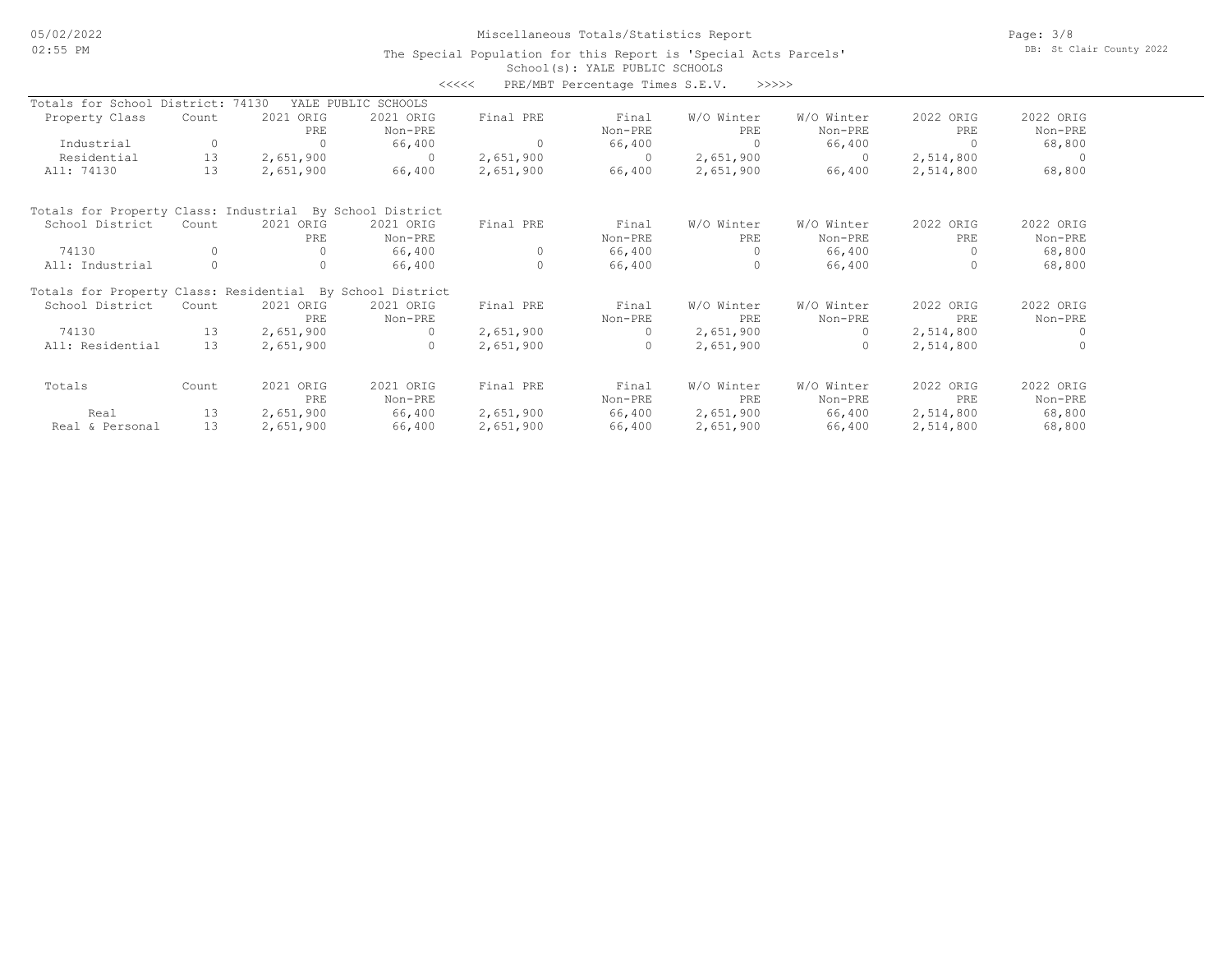## Miscellaneous Totals/Statistics Report

Page: 4/8 DB: St Clair County 2022

|                                                           |          |           | <<<<                |           | PRE/MBT Percentage Times Taxable | >>>>>      |            |           |            |
|-----------------------------------------------------------|----------|-----------|---------------------|-----------|----------------------------------|------------|------------|-----------|------------|
| Totals for School District: 74130                         |          |           | YALE PUBLIC SCHOOLS |           |                                  |            |            |           |            |
| Property Class                                            | Count    | 2021 ORIG | 2021 ORIG           | Final PRE | Final                            | W/O Winter | W/O Winter | 2022 ORIG | 2022 ORIG  |
|                                                           |          | PRE       | Non-PRE             |           | Non-PRE                          | PRE        | Non-PRE    | PRE       | Non-PRE    |
| Industrial                                                | $\circ$  | $\Omega$  | 65,210              | $\Omega$  | 65,210                           | $\Omega$   | 65,210     | $\Omega$  | 67,361     |
| Residential                                               | 13       | 1,022,113 | $\circ$             | 1,022,113 | $\circ$                          | 1,022,113  | $\Omega$   | 1,055,835 | $\bigcirc$ |
| All: 74130                                                | 13       | 1,022,113 | 65,210              | 1,022,113 | 65,210                           | 1,022,113  | 65,210     | 1,055,835 | 67,361     |
| Totals for Property Class: Industrial By School District  |          |           |                     |           |                                  |            |            |           |            |
| School District                                           | Count    | 2021 ORIG | 2021 ORIG           | Final PRE | Final                            | W/O Winter | W/O Winter | 2022 ORIG | 2022 ORIG  |
|                                                           |          | PRE       | Non-PRE             |           | Non-PRE                          | PRE        | Non-PRE    | PRE       | Non-PRE    |
| 74130                                                     | O        | $\bigcap$ | 65,210              | $\Omega$  | 65,210                           | $\Omega$   | 65,210     | $\Omega$  | 67,361     |
| All: Industrial                                           | $\Omega$ | $\Omega$  | 65,210              | $\Omega$  | 65,210                           | $\Omega$   | 65,210     | $\Omega$  | 67,361     |
| Totals for Property Class: Residential By School District |          |           |                     |           |                                  |            |            |           |            |
| School District                                           | Count    | 2021 ORIG | 2021 ORIG           | Final PRE | Final                            | W/O Winter | W/O Winter | 2022 ORIG | 2022 ORIG  |
|                                                           |          | PRE       | Non-PRE             |           | Non-PRE                          | PRE        | Non-PRE    | PRE       | Non-PRE    |
| 74130                                                     | 13       | 1,022,113 | $\Omega$            | 1,022,113 | $\Omega$                         | 1,022,113  | $\cap$     | 1,055,835 | $\bigcap$  |
| All: Residential                                          | 13       | 1,022,113 | $\Omega$            | 1,022,113 | $\Omega$                         | 1,022,113  | $\Omega$   | 1,055,835 | $\Omega$   |
| Totals                                                    | Count    | 2021 ORIG | 2021 ORIG           | Final PRE | Final                            | W/O Winter | W/O Winter | 2022 ORIG | 2022 ORIG  |
|                                                           |          | PRE       | Non-PRE             |           | Non-PRE                          | PRE        | Non-PRE    | PRE       | Non-PRE    |
| Real                                                      | 13       | 1,022,113 | 65,210              | 1,022,113 | 65,210                           | 1,022,113  | 65,210     | 1,055,835 | 67,361     |
| Real & Personal                                           | 13       | 1,022,113 | 65,210              | 1,022,113 | 65,210                           | 1,022,113  | 65,210     | 1,055,835 | 67,361     |
|                                                           |          |           |                     |           |                                  |            |            |           |            |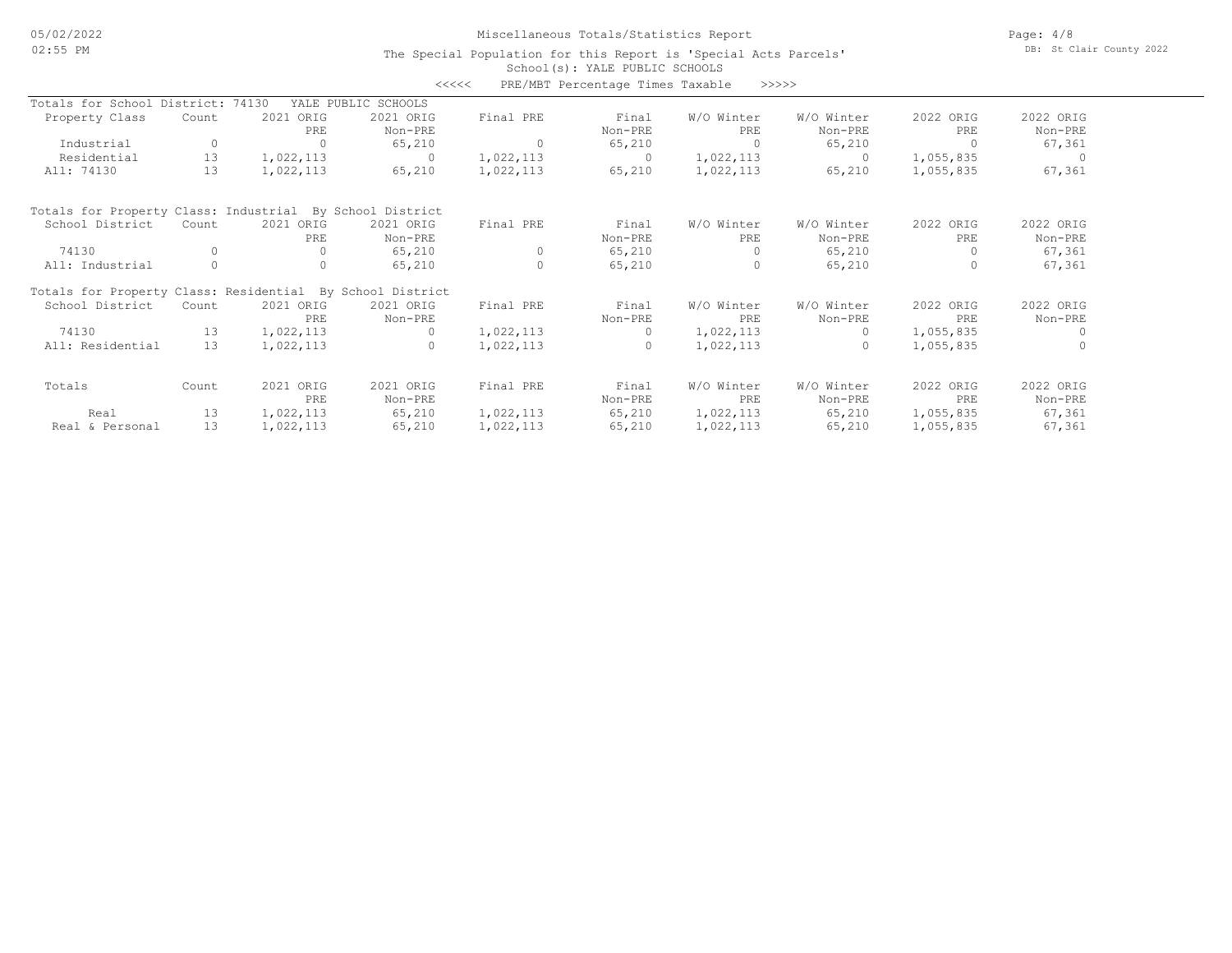<<<<< DDA/LDFA Totals - CFT/IFT/REHAB Totals >>>>>

\*\*\*\*\* DDA/LDFA Totals \*\*\*\*\*

|          |       | Base    | Current  | Current | Current         | Final    | Final   | Final      |
|----------|-------|---------|----------|---------|-----------------|----------|---------|------------|
| DDA/LDFA | Count | Value   | Assessed | Taxable | Captured        | Assessed | Taxable | Captured   |
| YALE DDA |       | 133,472 |          |         | 133,472<br>$-1$ |          |         | $-133,472$ |

\*\*\*\*\* CFT/IFT/REHAB Totals \*\*\*\*\*

|                       |                 | Count | SEV Value | Taxable Value |
|-----------------------|-----------------|-------|-----------|---------------|
| IFT - Post 1994 Rates | Real            |       | 68.800    | 67,361        |
| IFT - Post 1994 Rates | Personal        |       |           | $\cap$        |
| IFT - Post 1994 Rates | Real & Personal |       | 68.800    | 67,361        |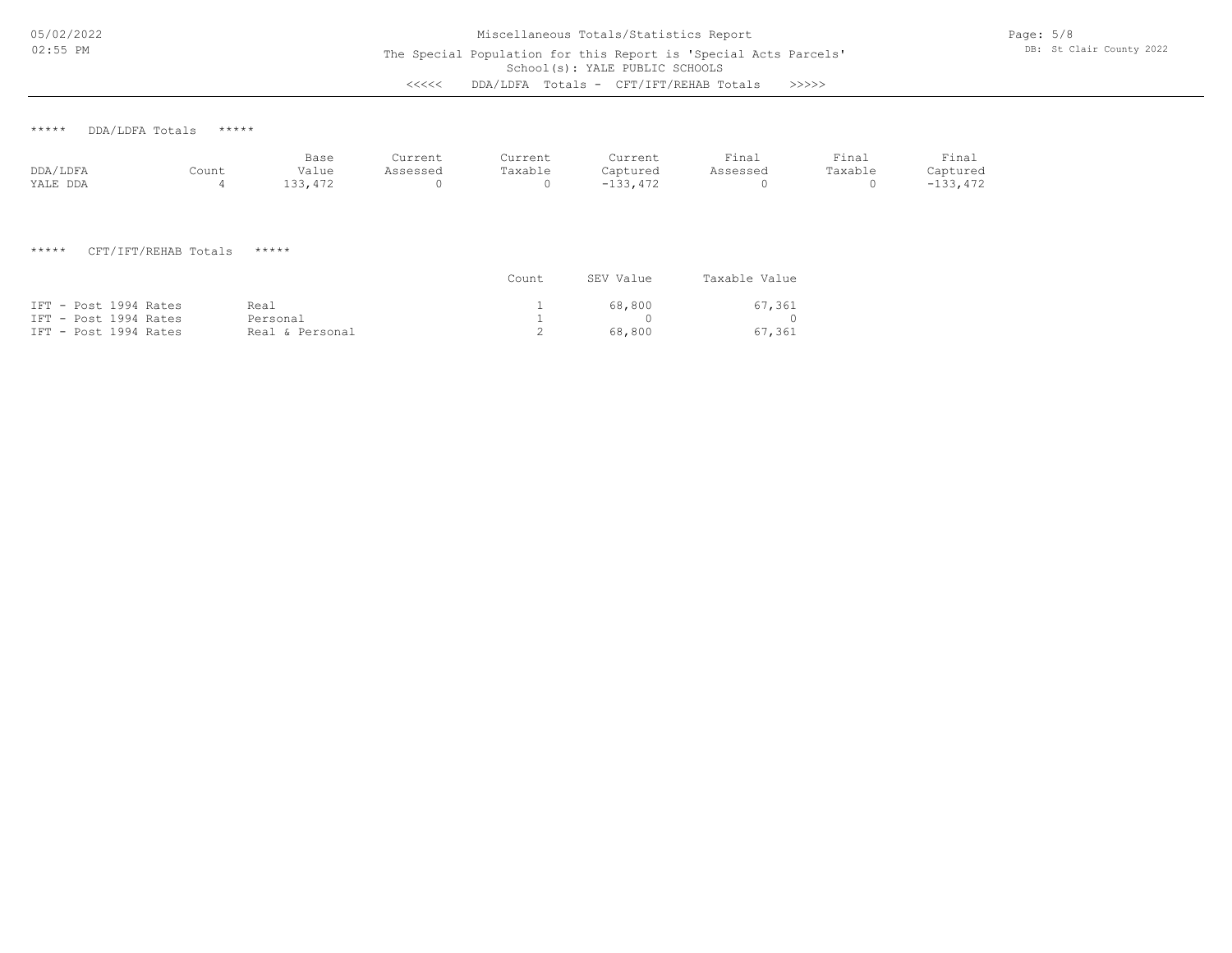05/02/2022 02:55 PM

# Miscellaneous Totals/Statistics Report

The Special Population for this Report is 'Special Acts Parcels'

School(s): YALE PUBLIC SCHOOLS

| <<<< | Special Act Totals |  |  | >>>>> |
|------|--------------------|--|--|-------|
|------|--------------------|--|--|-------|

| ***** | DDA/LDFA Totals | ***** |
|-------|-----------------|-------|
|       |                 |       |

|          |       | Base   | Current  | Current | Current    | Final    | Final   | Final    |
|----------|-------|--------|----------|---------|------------|----------|---------|----------|
| DDA/LDFA | Count | Value  | Assessed | Taxable | Captured   | Assessed | Taxable | Captured |
| YALE DDA |       | 33,472 |          |         | $-133.472$ |          |         | -133,472 |

\*\*\*\*\* Special Act Totals \*\*\*\*\*

|                       |                 | Count | SEV Value | Taxable Value |
|-----------------------|-----------------|-------|-----------|---------------|
| IFT - Post 1994 Rates | Real            |       | 68800     | 67361         |
| IFT - Post 1994 Rates | Personal        |       |           |               |
| IFT - Post 1994 Rates | Real & Personal |       | 68800     | 67361         |
| $DNR$ - $DNR-PILT$    | Real            | 1.3   | 2514800   | 1055835       |
| $DNR$ - $DNR-PILT$    | Personal        |       |           |               |
| $DNR$ - $DNR-PILT$    | Real & Personal |       | 2514800   | 1055835       |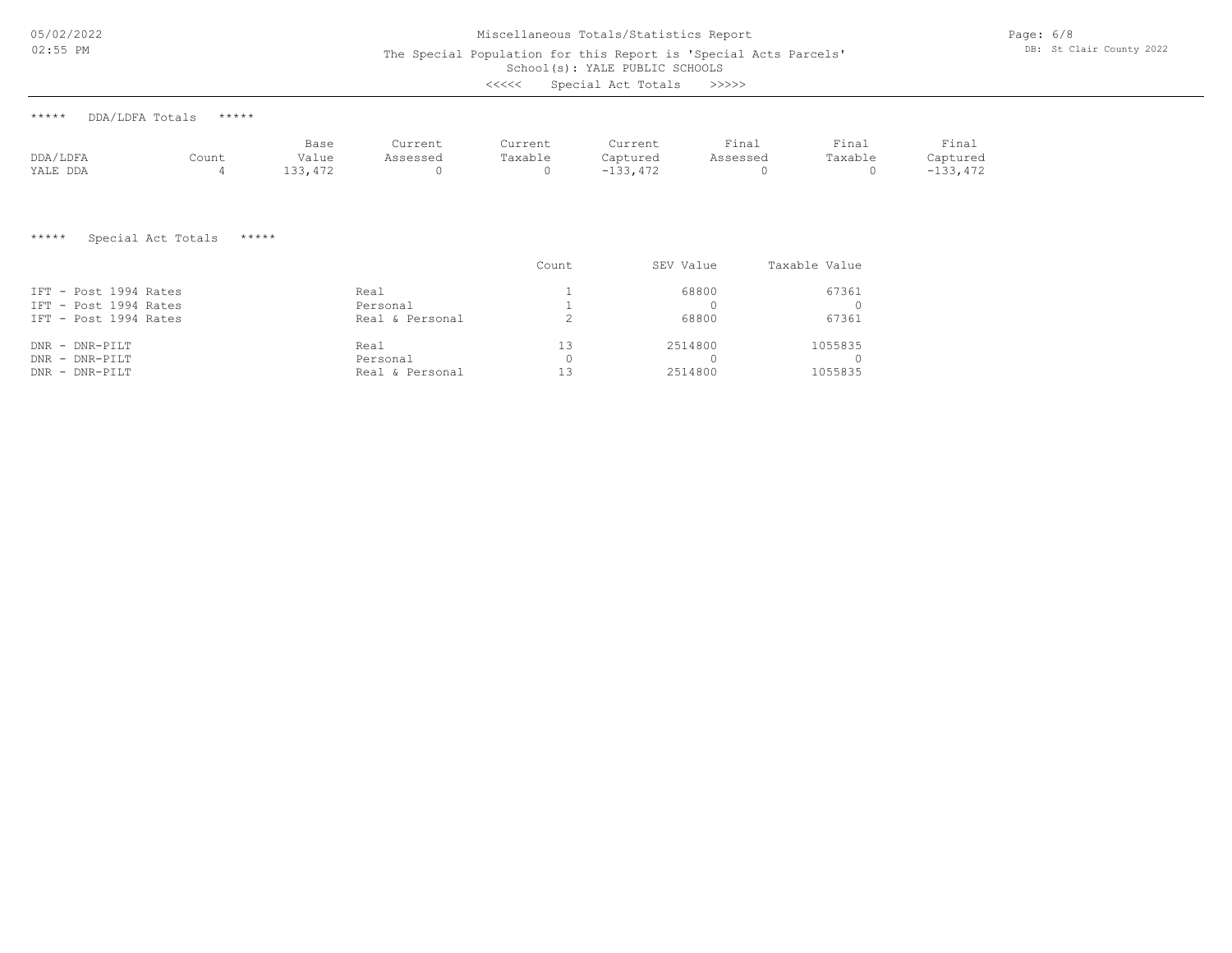### School(s): YALE PUBLIC SCHOOLS The Special Population for this Report is 'Special Acts Parcels'

Page: 7/8 DB: St Clair County 2022

<<<<< Top 20 Statistics >>>>>

| $***$ * * * *<br>Top 20 $S.E.V.s$  | *****                                                        |                   |                         |
|------------------------------------|--------------------------------------------------------------|-------------------|-------------------------|
| 15-006-2001-000                    | MI DEPT OF NATURAL RESOURCES                                 | \$                | 424,900                 |
| 15-017-2001-000                    | MI DEPT OF NATURAL RESOURCES                                 | \$                | 349,100                 |
| 21-029-4001-000                    | MI DEPT OF NATURAL RESOURCES                                 | \$                | 309,100                 |
| 21-020-1001-001                    | MI DEPT OF NATURAL RESOURCES                                 | \$                | 279,000                 |
| $21 - 031 - 3001 - 000$            | MI DEPT OF NATURAL RESOURCES                                 | \$                | 240,000                 |
| 15-016-1001-000                    | MI DEPT OF NATURAL RESOURCES                                 |                   | 223,200                 |
| 21-017-4001-001                    | MI DEPT OF NATURAL RESOURCES                                 | \$                | 205,500                 |
| 15-005-1001-000                    | MI DEPT OF NATURAL RESOURCES                                 | \$                | 195,000                 |
| $21 - 032 - 4001 - 000$            | MI DEPT OF NATURAL RESOURCES                                 | \$                | 98,300                  |
| 15-021-1002-000                    | MI DEPT OF NATURAL RESOURCES                                 |                   | 76,600                  |
| $08 - 900 - 0004 - 000$            | MILL CREEK INVESTMENTS LLC                                   | $\frac{1}{5}$     | 68,800                  |
| 15-008-4001-000                    | MI DEPT OF NATURAL RESOURCES                                 |                   | 57,900                  |
| 15-007-2002-000                    | MI DEPT OF NATURAL RESOURCES                                 | \$\$\$            | 35,200                  |
| 21-032-1001-001                    | MI DEPT OF NATURAL RESOURCES                                 |                   | 21,000                  |
| $08 - 901 - 0003 - 000$            | MILL CREEK METAL WORKS INC                                   |                   | 0                       |
| $08 - 999 - 0009 - 100$            |                                                              |                   | 0                       |
| 08-999-0022-001                    | LEAF FUNDING INC                                             | ささささ              | 0                       |
| $08 - 999 - 0080 - 300$            | SPECIALIZED PHARMACY SERVICES LLC                            |                   | $\mathbf 0$             |
| 08-999-0086-000                    | YALE PUBLIC SCHOOLS                                          |                   | $\mathbf 0$             |
| 08-999-0086-201                    | GE SMALL TICKET LLC 2012-1                                   | \$                | $\Omega$                |
|                                    |                                                              |                   |                         |
|                                    |                                                              |                   |                         |
| *****                              | *****                                                        |                   |                         |
| Top 20 Taxable Values              |                                                              |                   |                         |
| 15-017-2001-000                    | MI DEPT OF NATURAL RESOURCES                                 | \$                | 197,382                 |
| 15-006-2001-000<br>15-016-1001-000 | MI DEPT OF NATURAL RESOURCES<br>MI DEPT OF NATURAL RESOURCES | \$                | 178,619                 |
| 15-005-1001-000                    | MI DEPT OF NATURAL RESOURCES                                 | \$                | 127,915                 |
| 21-029-4001-000                    | MI DEPT OF NATURAL RESOURCES                                 | \$                | 112,397<br>101,107      |
| 21-020-1001-001                    | MI DEPT OF NATURAL RESOURCES                                 | \$                | 87,919                  |
| 21-031-3001-000                    | MI DEPT OF NATURAL RESOURCES                                 | \$                | 77,367                  |
| $08 - 900 - 0004 - 000$            | MILL CREEK INVESTMENTS LLC                                   |                   | 67,361                  |
| 21-017-4001-001                    | MI DEPT OF NATURAL RESOURCES                                 |                   | 64,355                  |
| 15-021-1002-000                    | MI DEPT OF NATURAL RESOURCES                                 | \$\$\$            | 41,851                  |
| $21 - 032 - 4001 - 000$            | MI DEPT OF NATURAL RESOURCES                                 |                   | 25,662                  |
| 15-008-4001-000                    | MI DEPT OF NATURAL RESOURCES                                 | \$                | 18,753                  |
| 15-007-2002-000                    | MI DEPT OF NATURAL RESOURCES                                 | \$                | 18,212                  |
| 21-032-1001-001                    | MI DEPT OF NATURAL RESOURCES                                 | \$                | 4,296                   |
| $08 - 901 - 0003 - 000$            | MILL CREEK METAL WORKS INC                                   |                   | 0                       |
| $08 - 999 - 0009 - 100$            |                                                              | \$                | 0                       |
| 08-999-0022-001                    | LEAF FUNDING INC                                             | $\dot{\varsigma}$ | 0                       |
| $08 - 999 - 0080 - 300$            | SPECIALIZED PHARMACY SERVICES LLC                            |                   | 0                       |
| $08 - 999 - 0086 - 000$            | YALE PUBLIC SCHOOLS                                          | \$<br>Ś           | $\mathbf 0$<br>$\Omega$ |

| *****<br>***** Top 9 Owners by Taxable Value |     |  |  |  |                                           |
|----------------------------------------------|-----|--|--|--|-------------------------------------------|
| MI DEPT OF NATURAL RESOURCES                 | has |  |  |  | $1,055,835$ Taxable Value in 13 Parcel(s) |
| MILL CREEK INVESTMENTS LLC                   | has |  |  |  | 67,361 Taxable Value in 1 Parcel(s)       |
| VICTORIA ESTATES CONDOMINIUM                 | has |  |  |  | 0 Taxable Value in 1 Parcel(s)            |
| GE SMALL TICKET LLC 2012-1                   | has |  |  |  | 0 Taxable Value in 1 Parcel(s)            |
| YALE PUBLIC SCHOOLS                          | has |  |  |  | 0 Taxable Value in 1 Parcel(s)            |
| SPECIALIZED PHARMACY SERVICES LLC            | has |  |  |  | 0 Taxable Value in 1 Parcel(s)            |
| LEAF FUNDING INC                             | has |  |  |  | 0 Taxable Value in 1 Parcel(s)            |
|                                              | has |  |  |  | 0 Taxable Value in 1 Parcel(s)            |
| MILL CREEK METAL WORKS INC                   | has |  |  |  | 0 Taxable Value in 1 Parcel(s)            |